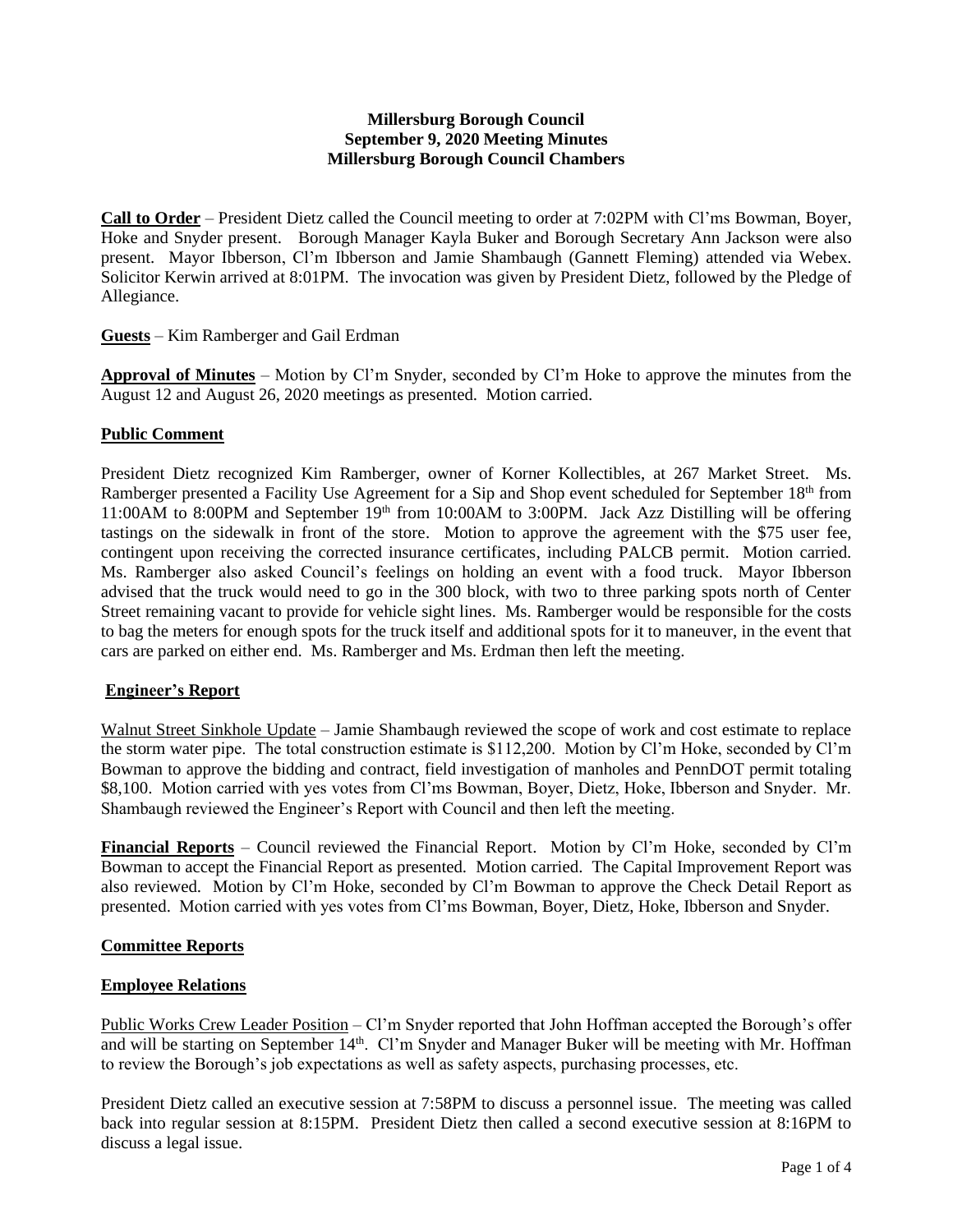The meeting was called back into regular session at 9:30PM.

Police Contract Amendment – Motion by Cl'm Boyer, seconded by Cl'm Bowman to authorize Solicitor Kerwin to draft an amendment to the current police contract to allow for a third full time officer, to continue discussion with the two current officers and to report the outcome to Council. Motion carried with yes votes from Cl'ms Bowman, Boyer, Ibberson and Mayor Ibberson. No votes were cast by Clm's Dietz, Hoke and Snyder. Solicitor Kerwin then left the meeting.

## **Finance and Risk Management**

Donation to Millersburg Area Pool Association **–** Motion by Cl'm Bowman, seconded by Cl'm Hoke to pay a \$500 donation to the Pool. Motion carried with yes votes from Cl'ms Bowman, Boyer, Dietz, Hoke, Ibberson and Snyder.

Borough Resolution No. 20-04 - Mid Penn Bank Loan – This resolution authorizes approval of commercial financing from Mid Penn Bank. Motion by Cl'm Hoke, seconded by Cl'm Bowman to approve Borough Resolution No. 20-04 and to authorize Secretary Jackson to execute and deliver the loan documents. Motion carried.

## **Parks and Recreation**

MYO Park Renovations Project – Cl'm Boyer reported that the project is going well. President Dietz directed Manager Buker to have the Public Works crew put up a sign stating "Park Closed Beyond This Point Until Further Notice". She is also to monitor that all other signs regarding the Park closure are still posted.

Gazebo Repairs – Cl'm Boyer called Council's attention to the three quotes that we received from Robert Koppenhaver for the floor replacement, painting and new steps on the east side.

# **Property**

ADA Upgrades to 101 West Street Update – Manager Buker reported that the restrooms and water cooler installation should be completed shortly. The railings have not been installed on the ramps yet. Regarding the excess grant funds for the handicapped parking space and automatic door openers, Council agreed not to proceed with the automatic door openers and directed Manager Buker to contact Gannet Fleming to find out if the ADA parking space is required.

Daniel Miller House Tenant Update – Secretary Jackson reported that the tenant has paid one month past due rent and is currently two months behind.

MIB Insurance Appraisal – Council reviewed the quote for our ten-year on-site field survey of properties. Eighteen properties are included and the cost is \$2,050. Motion by Cl'm Snyder, seconded by Cl'm Bowman to approve having the re-survey done by MIB. Motion carried with yes votes from Cl'ms Bowman, Boyer, Dietz, Hoke, Ibberson and Snyder.

## **Public Safety** – No report.

## **Streets**

Paving Project Update – Manager Buker reported that the final inspection was conducted on North Street and Gerhart Street and that the work performed was acceptable.

Facility Use Agreement - Dockey Public Auction – Dockey Auction Service requests the closure of a portion of Light Street on October 3<sup>rd</sup> from 6:00AM to 4:00PM for a public auction. Special requirements were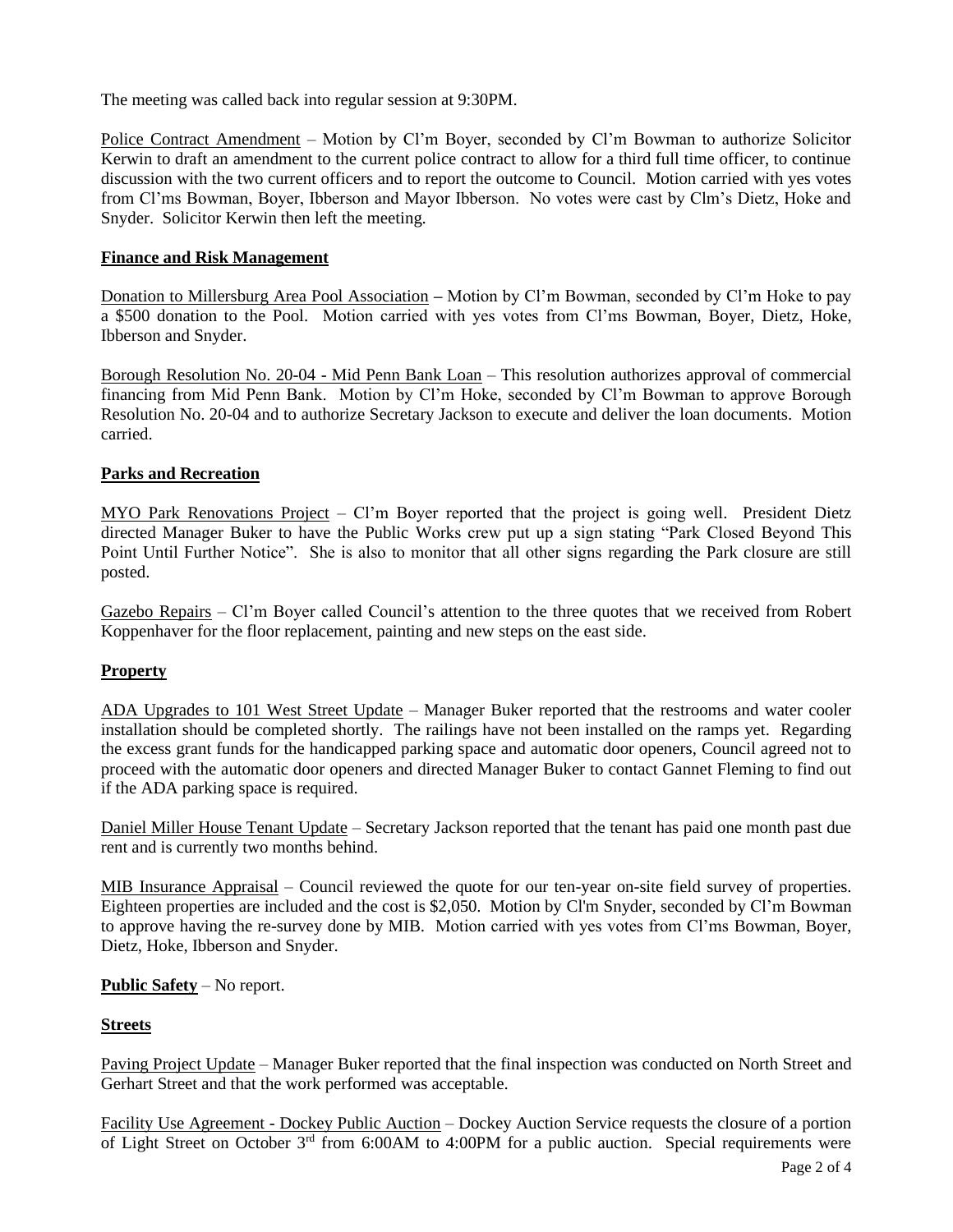reviewed. Dockey's certificate of insurance has been received. There is a \$25 user fee. Motion by Cl'm Hoke, seconded by Cl'm Bowman to approve the agreement as presented. Motion carried.

**Economic Development** – Chairman Dietz had nothing to report.

**Mayor's Report** – No report. Police Department UCR was distributed to all Cl'ms.

Cl'm Ibberson left the meeting.

**Manager's Report** – Written report was provided to all Cl'ms.

**Code Enforcement Report –** Council reviewed the written report as submitted by Karen Zaporozec. Cl'm Boyer reiterated that CCIS should be indicating when the Borough should invoice a property owner for repeat visits to the same address, under the Property Maintenance Code.

#### **Unfinished Business**

YSM Invoice – MYO Park Renovation Project – This matter was tabled for further investigation.

HRG Invoice – Center Street Erosion Control Project – Council reviewed the latest invoice for \$1,200. Motion by Cl'm Hoke, seconded by Cl'm Bowman to forward the HRG invoice for \$1,200 to Dauphin County for payment. Motion carried with yes votes from Cl'ms Bowman, Boyer, Dietz, Hoke and Snyder. Council also directed Manager Buker to advise George Conner of the unpaid invoice from January 2020.

Lobar Associates Invoice – Center Street Erosion Control Project – Council reviewed Application No. 2 in the amount of \$94,072.30. Motion by Cl'm Bowman, seconded by Cl'm Snyder to forward the invoice to Dauphin County to pay \$57,375.30 of the invoice (remainder of the grant) from the Gaming Grant and to pay the remaining \$36,697 from the Borough's General Fund Reserve account. Motion carried with yes votes from Cl'ms Bowman, Boyer, Dietz, Hoke and Snyder.

CCIS Invoice – 101 West Street ADA Upgrades Permit Fee – Council reviewed the invoice for \$309.50. Motion by Cl'm Hoke, seconded by Cl'm Snyder to forward the invoice to Dauphin County for payment. Motion carried with yes votes from Cl'ms Bowman, Boyer, Dietz, Hoke and Snyder.

510/512 Moore Street – Manager Buker reported that Solicitor Kerwin quoted \$5,000 for legal fees if the Borough decides to proceed. The response from the majority of the demolition companies was that they will not quote the work until after the Borough takes possession.

Reopening Borough Building – Currently our status is that we are still closed to the public and Council agreed to make no changes.

#### **New Business**

Sweet Treats Lease Extension Request – Council reviewed a request by Cindy Shiffer, Sweet Treats owner, to extend her operations for the first four weekends in October and to be cleaned up by October 29<sup>th</sup>. Motion by Cl'm Snyder, second by Cl'm Hoke to approve the request as presented. Motion carried.

2021 Minimum Municipal Obligations & Borough Resolution No. 20-03 – Secretary Jackson reviewed the MMO information with Council. There is nothing owed on the Police MMO; the Non-Uniformed MMO is \$26,713. Motion by Cl'm Snyder, seconded by Cl'm Bowman to approve both MMO's for 2021 as presented. Motion carried. Additionally, Borough Resolution No. 20-03 waives the required 5% member contribution to the Police Pension plan. Motion by Cl'm Snyder, seconded by Cl'm Hoke to approve Borough Resolution No. 20-03. Motion carried.